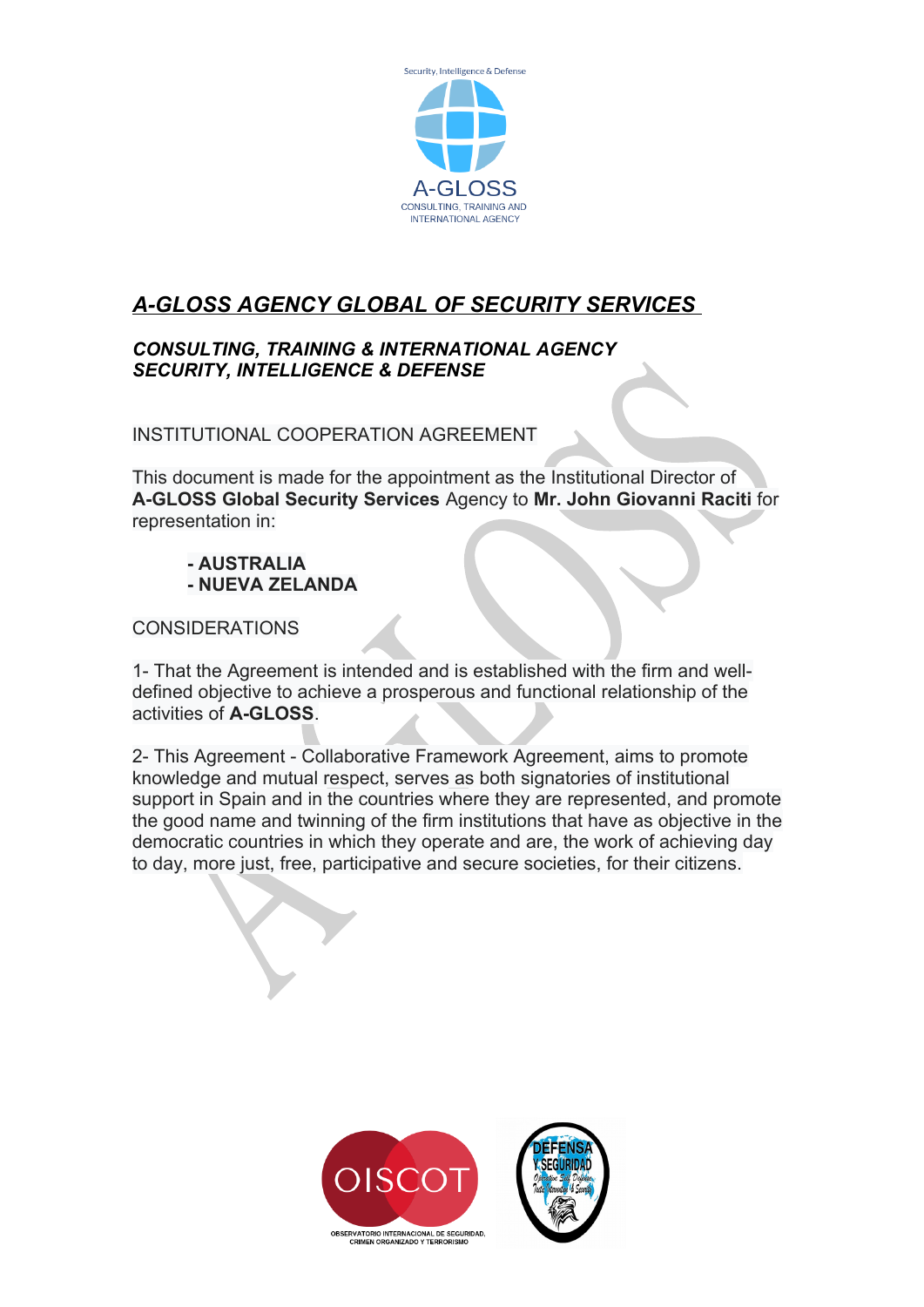

4- This Agreement - Framework Agreement, seeks to increase professional, educational and scientific knowledge, based on the lessons learned and the constant study of the tasks assigned to A-GLOSS, for the work of its tasks, which happen to be " main axis "provides protection, knowledge, training and security to citizens who are in their areas of influence.

CLAUSES OF THE AGREEMENT. PRMERA. Object of the Agreement.

1-The purpose of this Agreement - Framework Agreement, is to establish the general bases of an interinstitutional-national and international cooperation that allows the provision of mutual services that are reflected in benefits for the entities subscribing to this Agreement, joining efforts and resources of bilateral form, for the creation of programs, activities, training days, courses and conferences of a formative and academic nature, according to the basic functions of professional, secondary and higher education, such as the operational courses, updating and expansion of theoretical knowledge . Practical, Presential, Semi-Presented and Online, Vocational Training, Media and University Higher Education, which are of mutual interest for both Institutions, and pursue the purposes and purposes pursued by this Collaborative Framework Agreement - Agreement.

SECOND. Cooperation Lines.

1- Start-up, implementation, monitoring and control of training and academic programs, training, social and cultural activities, research and development programs, and aid and cooperation national and international.

2- Training Programs, Experiences, Knowledge, Information and training in criminology, terrorism, intelligence, counterterrorism, geopolitics, international geostrategy, tactical, operational

3- Services, protocols and procedures in Protection in all areas of this, nationally and internationally, as well as in Security, Intelligence and Defense.

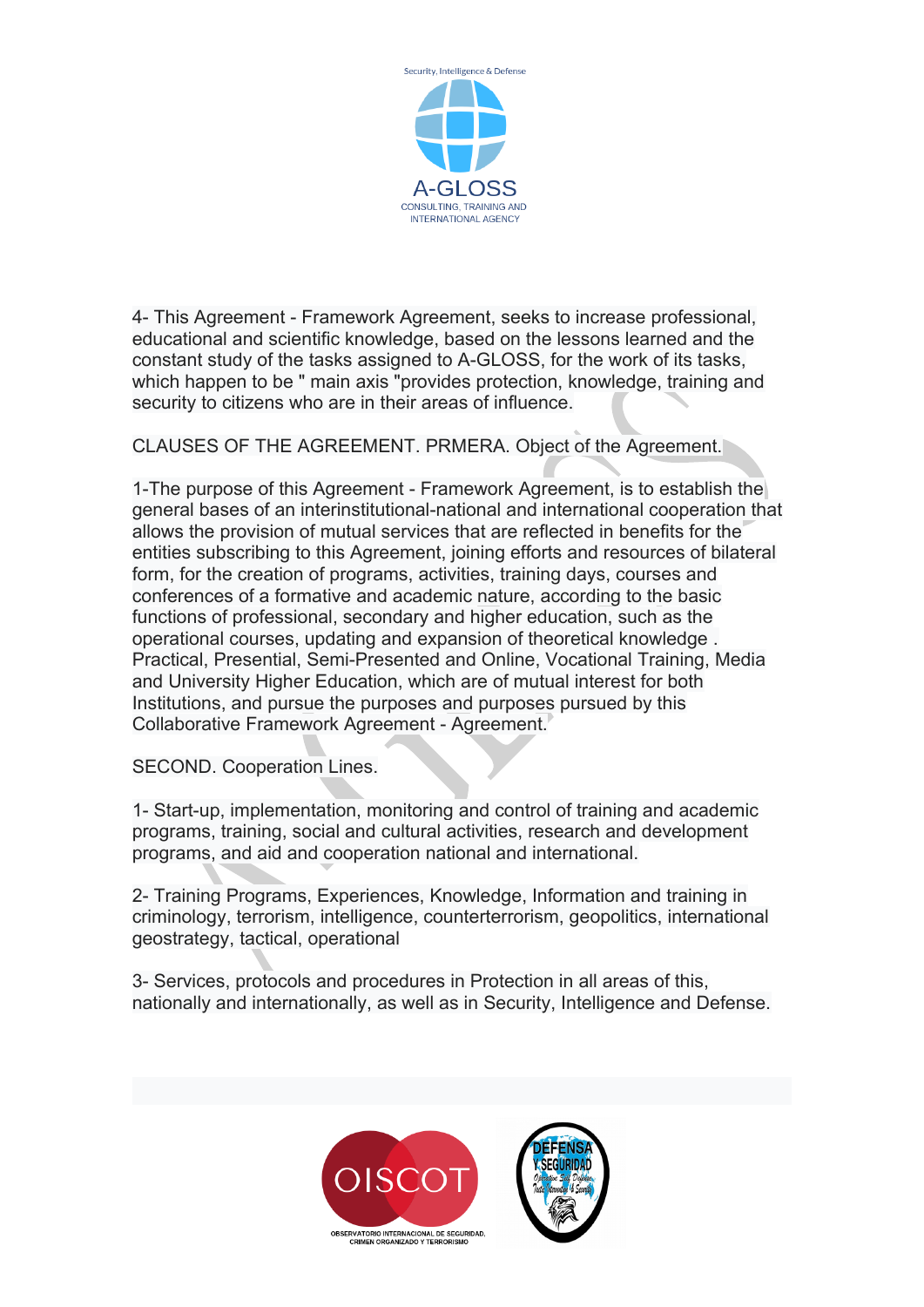

THIRD. Approval, Control.

1- Each service or specific training activity will be published, offered and / or advised to the professionals of both institutions to whom it is addressed and who can benefit from it.

2- In all the activities that are carried out, the participants of **A-GLOSS**, will have to find themselves properly identified, provided with their Cédulas, Passports and DNI respectively, and their Professional Credentials, that accredit them as members- members of the corresponding institutions.

QUARTER. Coordination and Communications.

1- The exchanges of information, communications, etc, will be institutionally made by the signatories of this Agreement - Framework Agreement, or between the persons and departments that are designated, by both Institutions for this purpose, through authorized legal representatives, who will be able to : a) Propose the modalities and possibilities in each collaboration that is of common interest for both.

b) Prepare specific agreements for the execution of this agreement on the subjects and topics that are selected.

c) All decisions that affect this organization will first be accepted by the Board of Directors of **A-GLOSS**, excluding those that do not comply with this requirement.

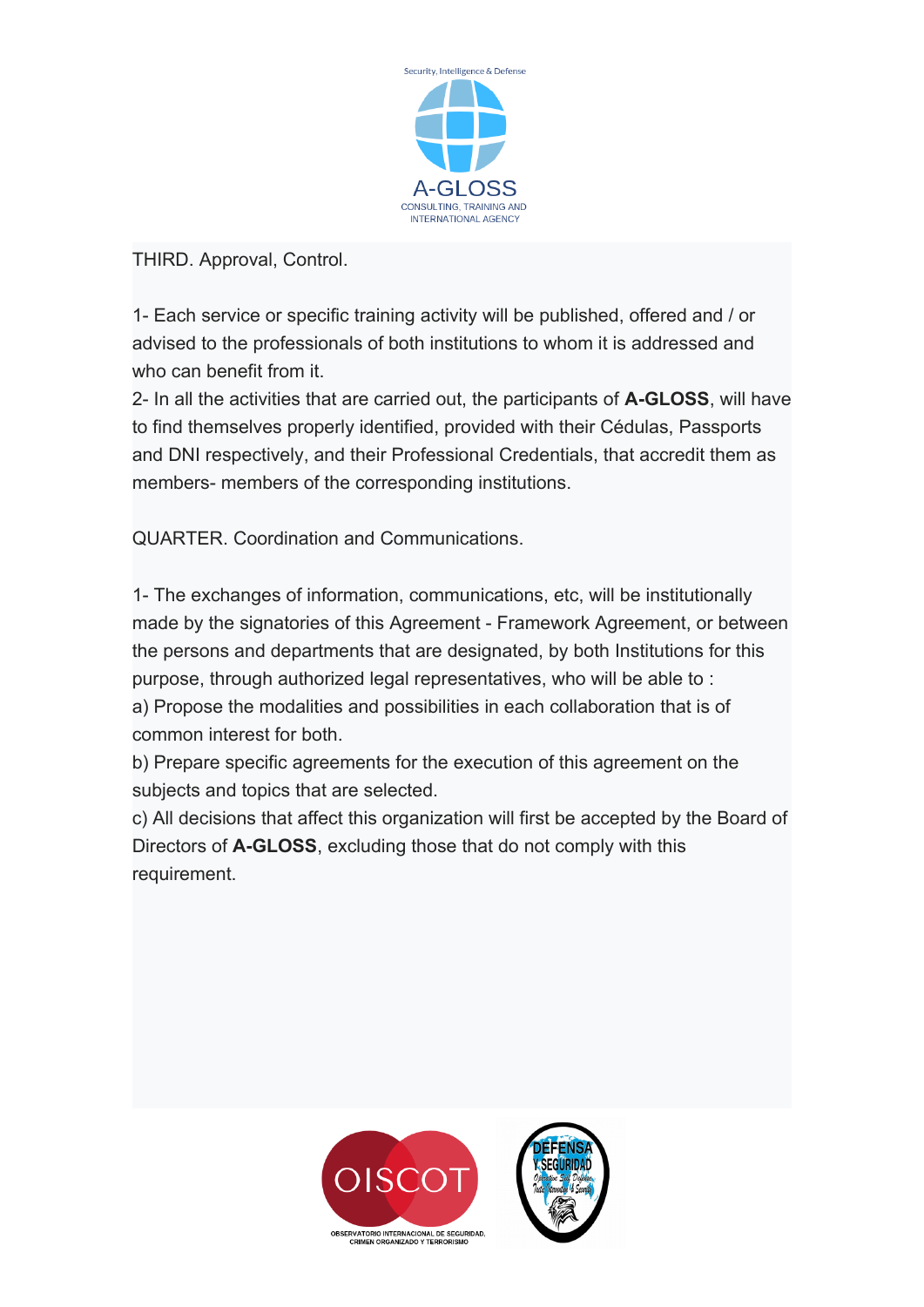

FIFTH Definition of Programs and Activities.

1- Each agrees that each service, program, specific project or training line that will be carried out, will be defined in its terms and objectives, terms, execution times, schedule, action plan and / or studies, and all those matters that are considered pertinent, through minutes, contracts to commitment agreements, which will become part of this Agreement - Framework Agreement, once signed.

SIXTH. Scenarios

1- The Agreement - Framework Agreement will be developed in the respective Headquarters of each Institution, or in those others that are agreed with third parties, (previous acceptance of both signatories of this agreement).

SEVENTH. Commitment and Duration of the Agreement.

1- This Agreement - Collaborative Framework Agreement has a duration of two years from the signing of the document by both parties, its extension being subject to the results of the evaluation that both parties make on the way in which the commitment has been developed.

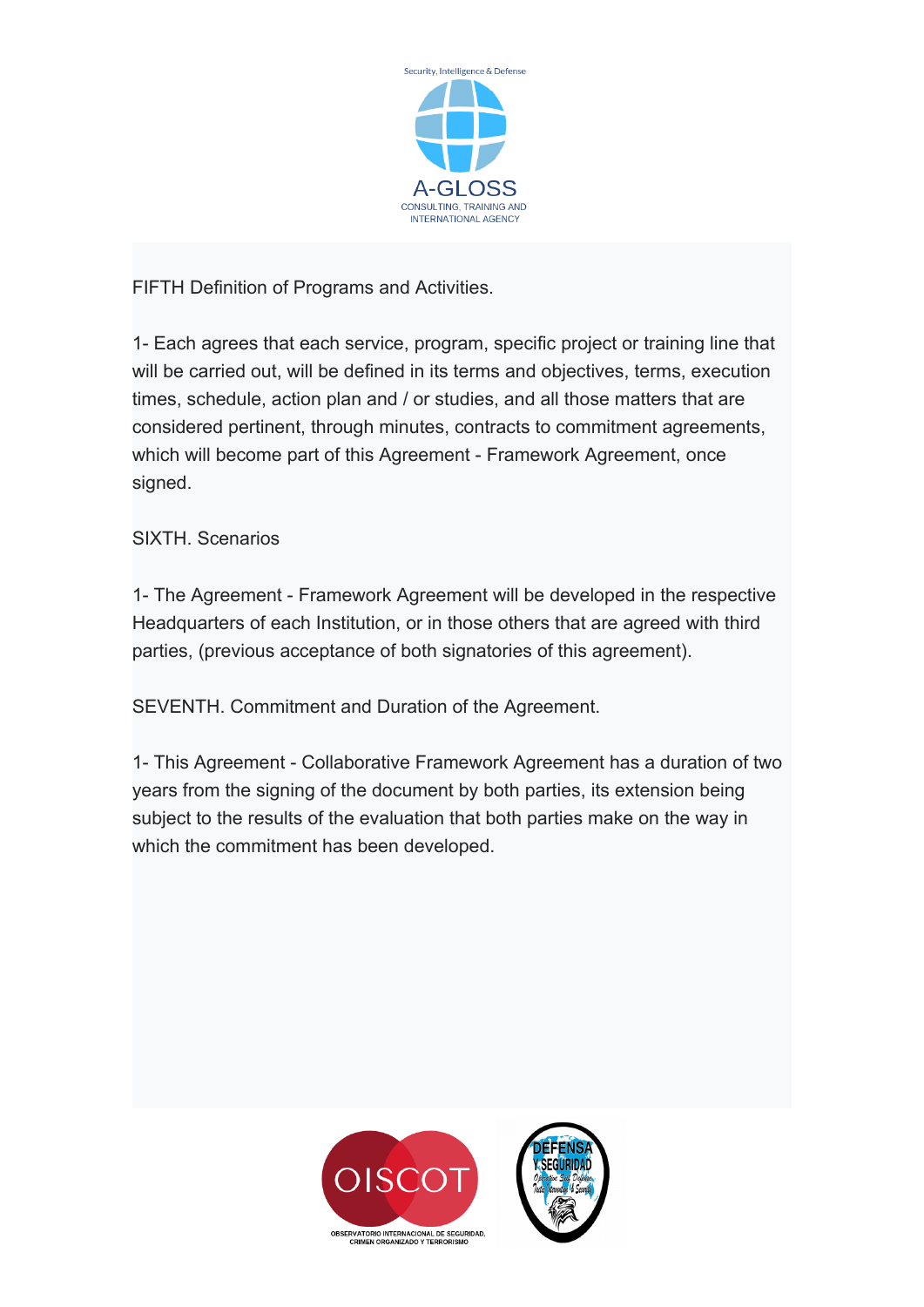

EIGHTH. Completion of the Commitment.

1- the present agreement may end with:

a) For the NO renewal when due.

b) By mutual agreement of the parties at the end of their term.

c) For unjustified breach of the clauses by the parties envisaged in it and in the training and cooperation plans approved.

2- The Agreement - Framework Agreement may be terminated unilaterally, by means of a written statement from the party wishing to terminate the term thereof, explaining the causes of the decision. This statement must be made one month in advance of the decision. date of possible termination of the Agreement.

3- In the case of carrying out a unilateral termination of the Agreement-Framework Agreement, the commitments that have been acquired, or the lines of training that are being carried out, will be executed until the completion of the work plan, or plan of studies, or of the activity, that has been set in motion.

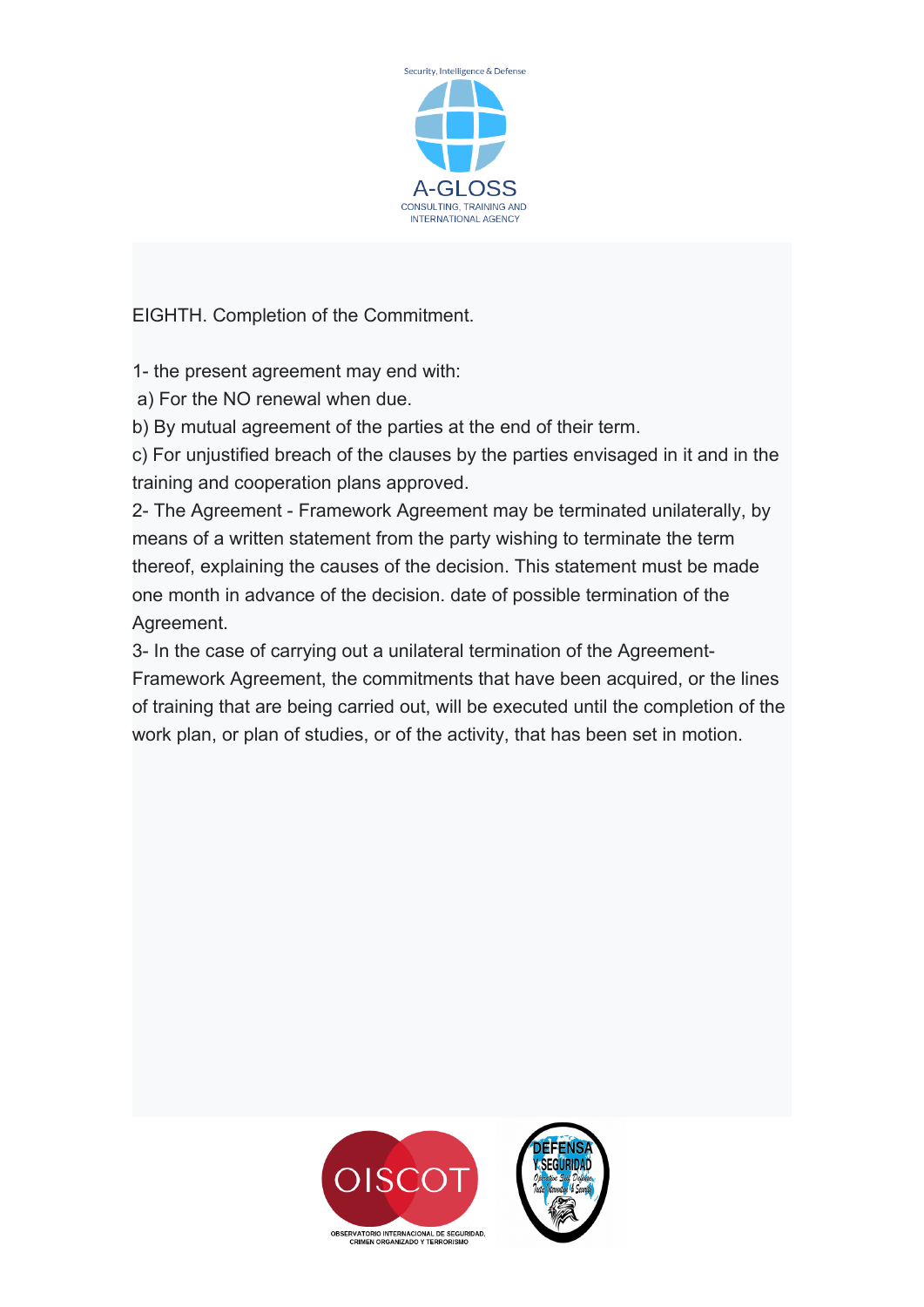

## CONSIDERATIONS

1- Understanding that the obligations arising from the signing of this agreement are of a professional and / or institutional nature, the committed parties do not assume (unless punctually agreed in writing otherwise) work commitment with the members of the other Institution ( counterpart), students, officials or teachers

SOLUTION OF DISAGREEMENTS

1- The parties agree to exhaust all means to resolve in an amicable manner, without litigation, any discrepancy that may arise between them, for cause or for the reason of the signing of this Agreement - Collaborative Framework Agreement, and with the compliance of the provisions in the Law and that is applicable to both parties.

ASSIGNMENT OF THIS DOCUMENT AND CONFIDENTIALITY.

1- Except express and written authorization from the other party, neither of them may assign this document whose publication must be for all members of both institutions, being of RESTRICTED NATURE, that is, it will not be published in any modality or site , with a general public nature, for obvious reasons of security in the information corresponding to the personal data of the two legal and authorized representatives by both Institutions, and in compliance with the Organic Law of Data Protection LOPD.